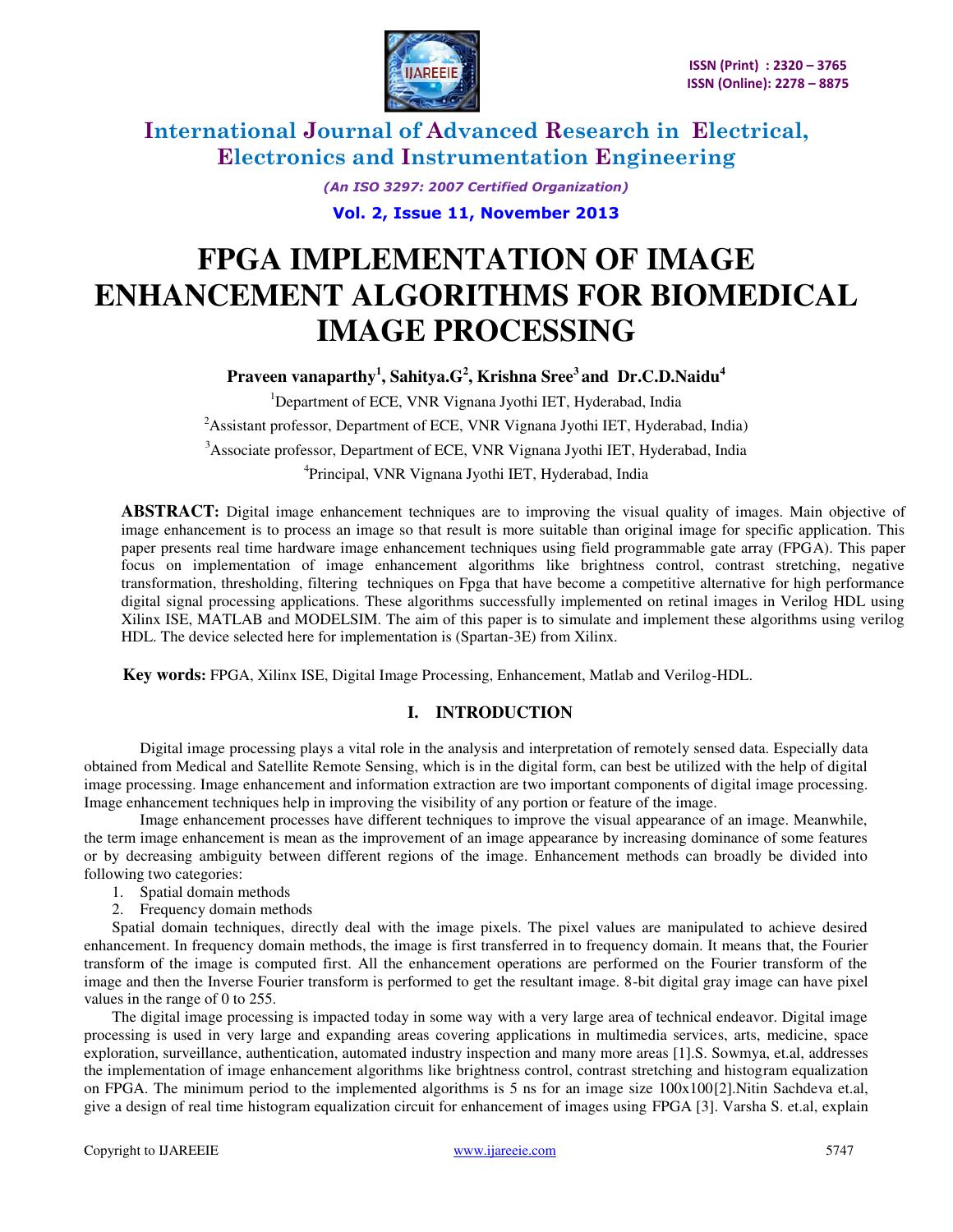

*(An ISO 3297: 2007 Certified Organization)* 

### **Vol. 2, Issue 11, November 2013**

about hardware implementation of negative transformation, thresholding and contrast stretching using Spartan-3E board. And the resultant images showed on monitor using vga [4]. Terek m.bittibssi et.al, propose algorithm for different image enhancement algorithms using FPGA. Like median filter, contrast stretching, histogram equalization, negative image transformation and power law transformation. All these design algorithms was implemented on cyclone-III fpga based hardware on a 100x100 size grayscale 'Lena' image [5]. Enhancement algorithms using Xilinx system generator (XSG) tool. In these all paper they explain different image enhancement algorithms using fpga  $[7]$  &  $[8]$ . Raman maini et.al, proposed an algorithm for image enhancement [9]. Anthony E et.al, implemented image processing algorithms on fpga hardware [10].

Firstly, here image converted to text/coefficient file using MATLAB. This data processed through digital design and the output processed data is converted to image. Different digital image enhancement algorithms are implemented using Verilog HDL. Figure1 shows the block diagram for proposed algorithm.



Figure 1: Block diagram of system

 This paper introduces Implementation of image enhancement algorithms include: brightness control, contrast stretching, negative transformation, thresholding and filtering techniques. One of the example as to why image enhancement is necessary is that an image might be taken of a retinal fundus image for medical imaging which is important for analyzing and early detection of diseases related to the eye .Enhancement of such image is necessary to highlight the features for detection of abnormal eyes. Hence it is widely used in the diagnosis and treatment of various eye diseases Such as diabetic retinopathy, glaucoma etc. The organization of this paper as follows: Section-III, discusses the theory of the implemented image enhancement algorithms. Section-IV, introduces hardware realizations for these techniques. Section-V, reports experimental results. Finally, the conclusion of this paper presented in section VI.

#### **II. MATERIALS**

#### **A. Spartan -3E**

The Xilinx XC3S500E Spartan-3E FPGA Starter Kit board supports a variety of FPGA configuration options and their key Features are 232 user-I/O pins, 320-pin FBGA package, Over10,000 logic cells, Xilinx 4 Mbit Platform Flash configuration PROM, 64 MByte (512 Mbit) of DDR SDRAM, x16 data interface, 100+ MHz, 16 MByte (128 Mbit) of parallel NOR Flash (Intel Strata Flash), FPGA configuration storage, 16 Mbits of SPI serial Flash (ST Micro) , FPGA configuration storage, 2-line, 16-character LCD screen PS/2 mouse or keyboard port, VGA display port,10/100 Ethernet PHY (requires Ethernet MAC in FPGA), Two 9-pin RS-232 ports (DTE- and DCE-style), On-board USB-based FPGA/CPLD download/debug interface, 50 MHz clock oscillator, SPI-based Analog-to-Digital Converter (ADC) with programmable-gain pre-amplifier Chipscop Soft Touch debugging port , Rotary-encoder with push-button shaft, Eight discrete LEDs , Four slide switches ,Four push-button switches ,SMA clock input, 8-pin DIP socket for auxiliary clock oscillator.

#### **B. Xilinx ISE**

The system is implemented using Xilinx ISE 10.1, this is used to synthesize and process the HDL algorithms on fpga. This paper addresses the implementation of brightness control, contrast stretching, negative transformation, thresholding and filtering technique for retinal fundus images using Matlab, Model-sim and on FPGA.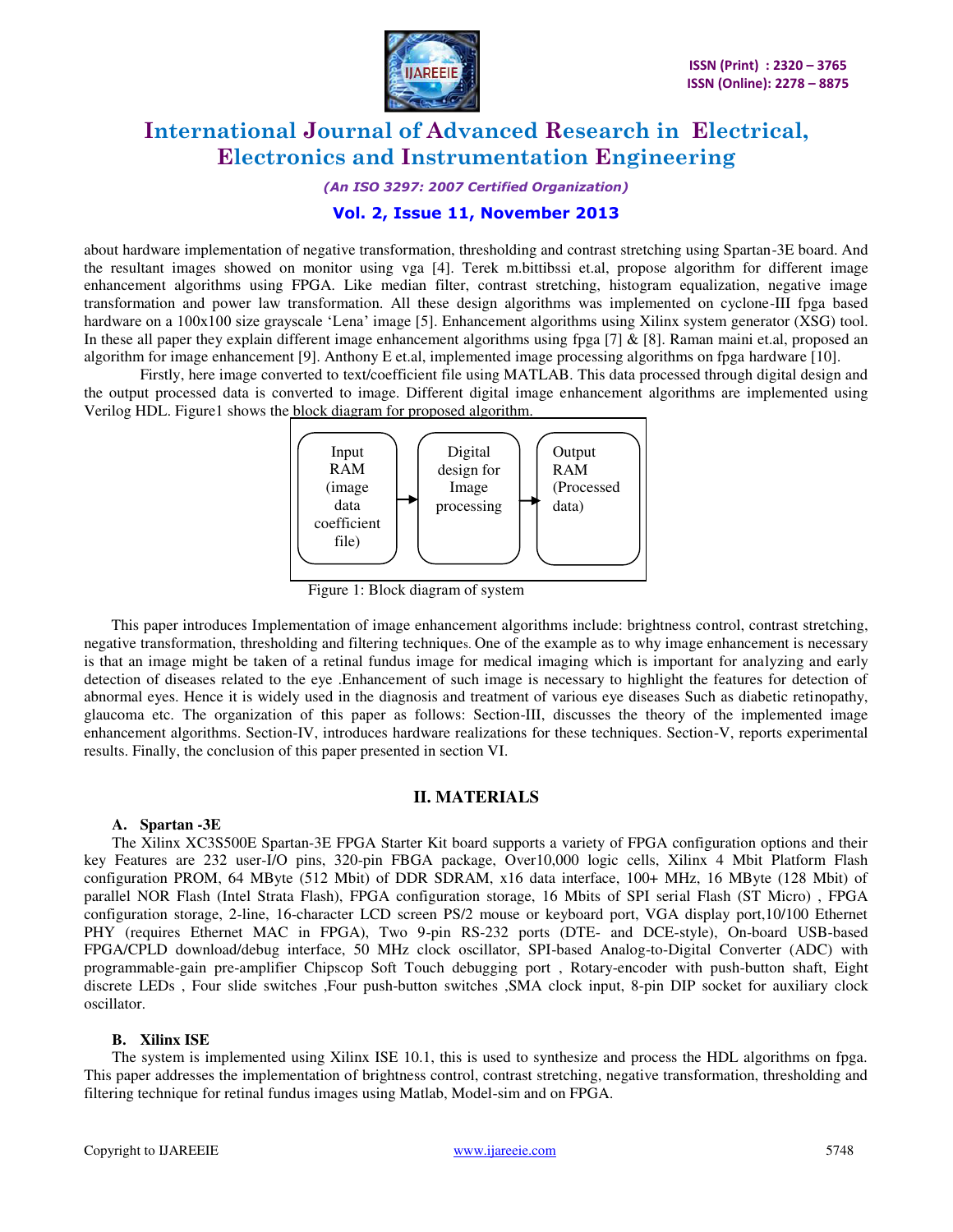

*(An ISO 3297: 2007 Certified Organization)* 

### **Vol. 2, Issue 11, November 2013**

## **III. METHODOLOGY**

 This section discusses the theory of most commonly used image enhancement algorithms like 1) Brightness Control, 2) Contrast Stretching, 3) Negative Transformation, 4) Thresholding and 5) Filtering techniques.

#### *A. Brightness Control*

Brightness control is the process of increasing gray level of each pixel by adding a constant value to the image pixels with poor brightness. If the digital image is of poor brightness, the objects in the image will not be visible clearly. This is due to image is captured under low light conditions. To rectify this problem, we can further increase the brightness of the captured digital image and make the image more attractive. The brightness of a dark image can easily be increased by adding a constant to gray value of each pixel. This addition operation will shift the histogram towards brighter side with a constant factor. While applying this method to increase brightness of an image, we must choose the constant wisely so that the complete range of gray values lies within 0 to 255. If the final gray value of any pixel is greater than 255 then we will lose the information.

This algorithm works as follows:

$$
J(r) = \begin{cases} I(r) + g, \text{ if } I(r) + g < = 255 \\ 255, \text{ if } I(r) + g < = 255 \end{cases}
$$

g-is a constant value  $(g>0)$ . I(r)-is gray level of input pixel (r) and  $J(r)$  is the gray level of output pixel (r) after the brightness increasing process.

### *B. Contrast Stretching*

Contrast stretching attempts to improve an image by stretching the range of intensity values it contains to make full use of possible values. This is stretching is restricted to a linear mapping to a linear mapping of input to output values. If low contrast image is resulted due to low light conditions, lack of dynamic range of the camera sensor, contrast stretching operation results in the good quality image. During the contrast stretching operation, we basically increase the dynamic range of the gray values in the image being processed. A piecewise transformation function is used to achieve contrast stretching. Contrast stretching algorithm works as follows:

 $J(r) = {I(r)$ -fmin $\{max-min/fmax-fmin\}$  + min

I(r) is the gray level for the input pixel (r) and  $J(r)$  is the gray level for the output pixel(r) after the contrast stretching process. fmax and fmin are the maximum and minimum gray level values in the input image. The max and min are the desired maximum and minimum gray levels that determine gray level range of the output image.

#### *C. Negative Transformation*

 There are a number of applications in which negative of the digital images are quiet useful. For example, displaying of medical images and photographing a screen with monochrome positive film with the idea of using the resulting negatives as normal slides. The negative of the digital image is obtained by using the transformation function:

 $J(r) = (L-1)-I(r)$ 

Where *L* is the number of gray levels,  $I(r)$  is input pixel gray level and  $J(r)$  is output transformed gray level. The idea is to reverse the order from black to white so that the intensity of the output image decreases as the intensity of the input increases.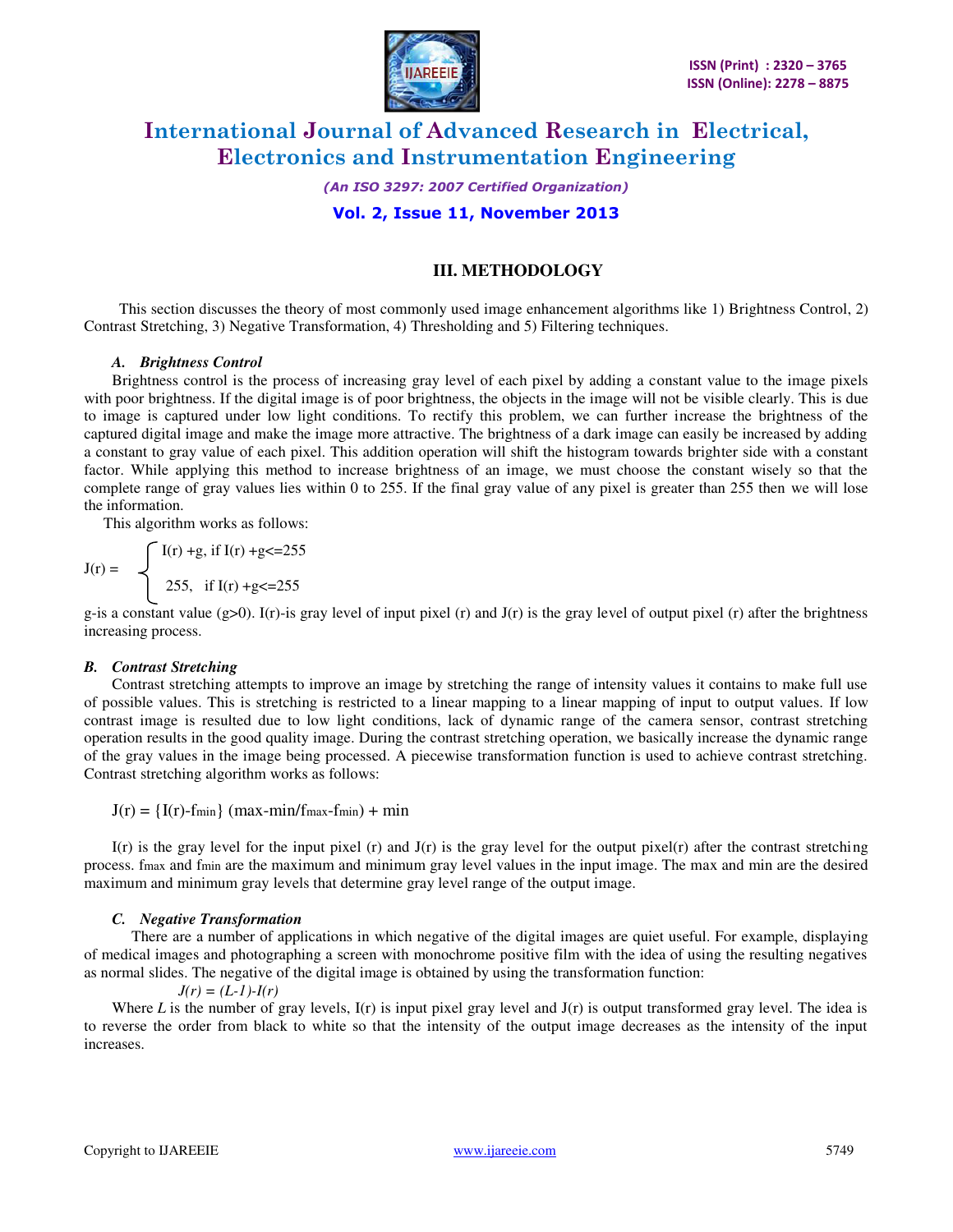

*(An ISO 3297: 2007 Certified Organization)* 

# **Vol. 2, Issue 11, November 2013**

#### *D. Thresholding*

Thresholding an image means transforming all pixels in two values only. This is the special type of quantization comparing the pixel values with a given threshold value. Thresholding makes output image with only two values that is 0 and 255 for 8bit gray level image.

$$
J(r) = \begin{cases} 0, & \text{if } I(r) < = T \\ 255, & \text{if } I(r) > T \end{cases}
$$

Resulting of Thresholding image is a black and white image, this have only two gray level values.

### *E. Filtering techniques*

The value of a pixel with coordinates  $(x,y)$  in the enhanced image  $J(x,y)$  is the result of performing some operation on the pixels in the neighborhood of  $(x,y)$  in the input image  $I(x,y)$ . Neighborhoods can be any shape, usually they are rectangular. These filtering operations remove the noise in the input image also.

**(i)Image smoothing:** The aim of image smoothing is to diminish the effects of camera noise, spurious pixel values, missing pixel values etc. there are many different techniques for image smoothing. We will consider neighborhood averaging and edge-preserving smoothing.

**a. Neighborhood averaging (Mean filter):** Each pixel in the smoothened image  $J(x,y)$  is obtained from the average pixel value in a neighborhood of  $(x,y)$  in the input image.

For example,  $3X3$  neighborhood around each pixel we would use the mask:  $\begin{bmatrix} 1/9 & 1/9 & 1/9 \end{bmatrix}$ 

| For example, $3\lambda 3$ heighborhood around each pixel we would use the mask. | 11/9 1/9 1/9 1    |  |
|---------------------------------------------------------------------------------|-------------------|--|
|                                                                                 | $1/9$ $1/9$ $1/9$ |  |
|                                                                                 | $1/9$ $1/9$ $1/9$ |  |
|                                                                                 |                   |  |

Here each pixel value is multiplied by 1/9, summed, and the result placed in the output image. This mask is successively moved across the image until every pixel has been covered. That is the image convolved with this smoothing mask.

**b. Edge preserving smoothing (Median filter):** Neighborhood averaging will tend to blur edges because the high frequencies in the image are attenuated. An alternate approach is to use median filtering. Here we set the gray level to be the median of the pixel values in the neighborhood of that pixel. For example, suppose the pixel values in a 3X3 neighborhood are (10, 20, 20, 15, 20, 20, 20, and 25,100). If we sort the values we get (10, 15, 20, 20, |20|, 20, 20, 25,100) and the median here is 20.

# **IV. IMPLEMENTED ALGORITHMS**

 Implementations of RTL schematic for Brightness control, Contrast stretching, Negative transformation, Thresholding and smoothening techniques are explained bellow:

Figure-2 to Figure-7 shows RTL Schematics for image enhancement algorithms implemented for brightness control, contrast stretching, and negative transform, thresholding, median, mean algorithms respectively.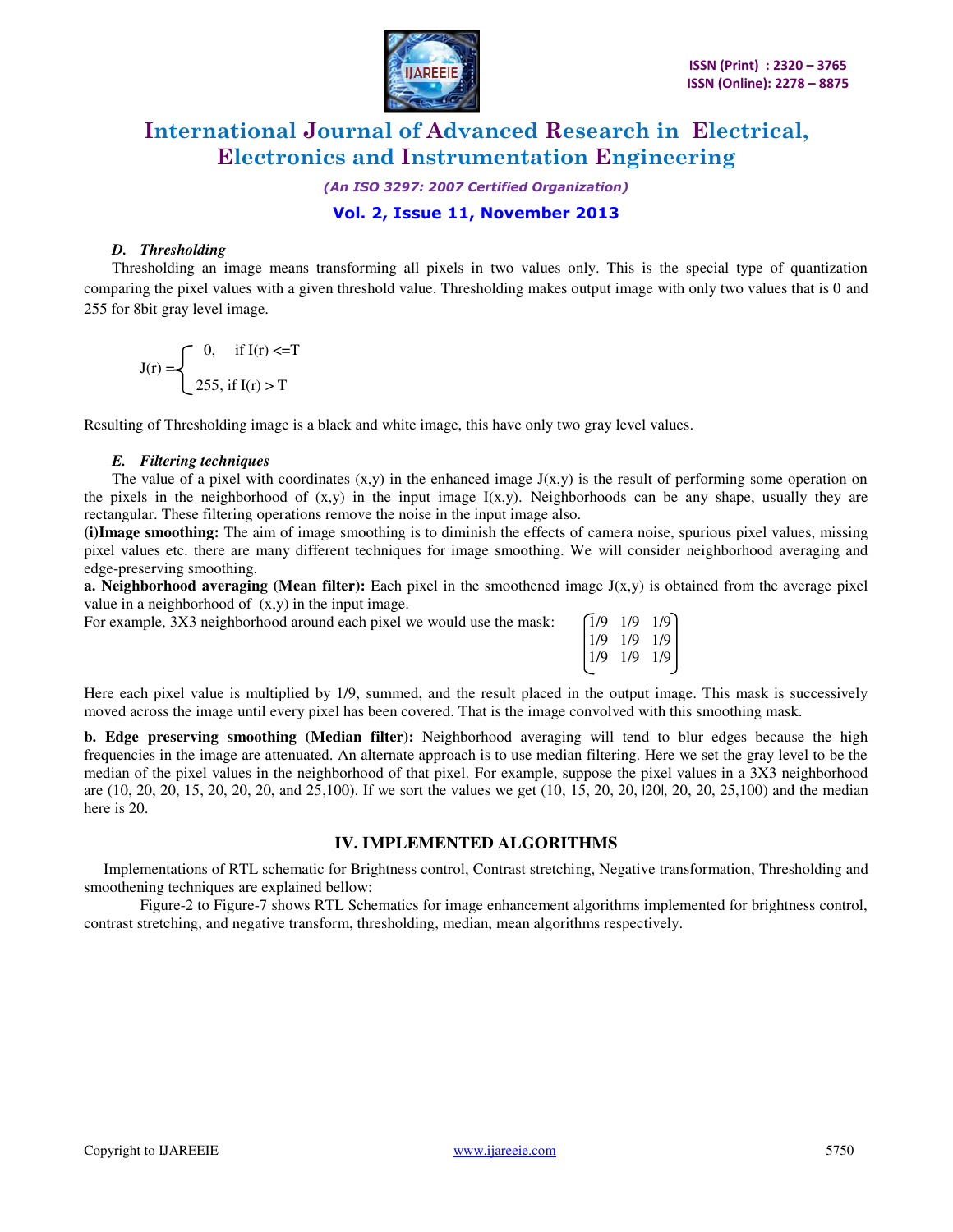

*(An ISO 3297: 2007 Certified Organization)* 

**Vol. 2, Issue 11, November 2013** 



Figure 2: RTL schematic of brightness control algorithm Figure3: RTL schematic of contrast stretching algorithm



Figure4: RTL schematic of negative transformation algorithm Figure5: RTL schematic of thresholding algorithm



Figure6: RTL schematic for Mean filter Figure7: RTL schematic for median filter







# **V. RESULTS**

The hardware based implementation of image enhancement algorithm is carried out on single Spartan-3E family of fpga. The software development tool used for developing and verifying the design is the Xilinx ISE 10.1 version. The image size considered for testing is a 100x100 pixel resolution gray level image. The reason for considering a 100x100 resolution image is because of the limited memory size of fpga.

Figure-8 to Figure-13 shows MODELSIM simulation results for image enhancement algorithms implemented for brightness control, contrast stretching, and negative transform, thresholding, median, mean algorithms respectively. Figure-14 to Figure-20 shows the output images for these algorithms.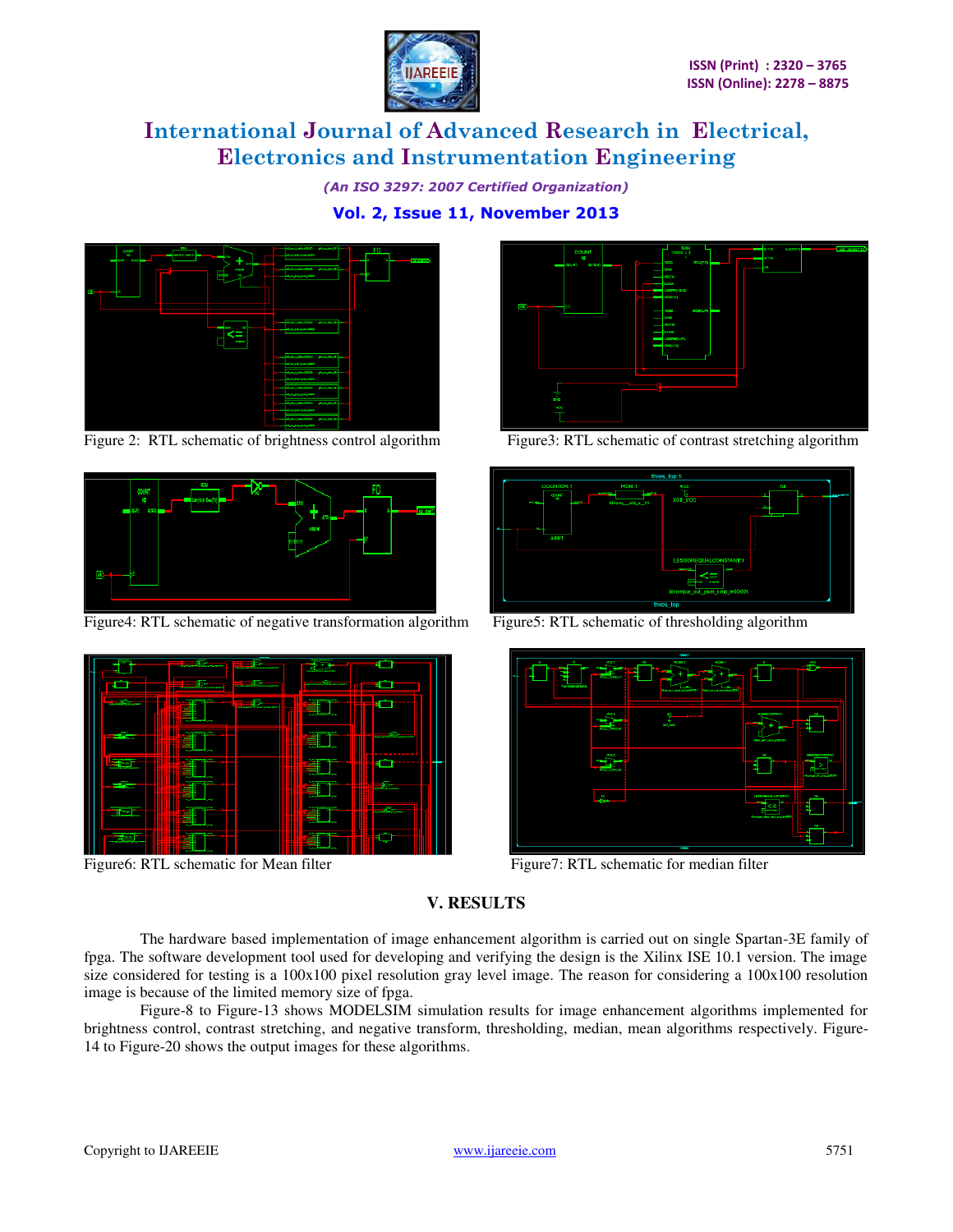

*(An ISO 3297: 2007 Certified Organization)* 

# **Vol. 2, Issue 11, November 2013**

| brightness control1/clk              | 'Sh |     |  |  |     |  |  |
|--------------------------------------|-----|-----|--|--|-----|--|--|
| brightness_control1/output_pixel 141 |     | 148 |  |  | :38 |  |  |
| brightness_control1/input_pixel      |     |     |  |  | 128 |  |  |
| brightness control1/addr             |     |     |  |  |     |  |  |
| brightness control1/sum pixel        | 141 | 148 |  |  | 138 |  |  |

Figure 8: Simulation result for brightness control Figure 9: Simulation result for contrast stretch

| /topfor_negativ1/clk           |      |  |  |  |     |
|--------------------------------|------|--|--|--|-----|
| /topfor_negativ1/out_pixel 117 |      |  |  |  |     |
| /topfor_negativ1/in_pixel_     | 1138 |  |  |  | 134 |
| /topfor negativ1/addr          |      |  |  |  |     |

Figure 10: Simulation result for negative transform Figure 11: Simulation result for Thresholding



Figure 12: simulation results for median filtering. Figure 13: simulation results for mean filtering

| $\pm 1$ guit $\pm 2$ , shinuration results for incuran flucting. | T iguit 19. simulation results for mean mitching. |  |
|------------------------------------------------------------------|---------------------------------------------------|--|
|                                                                  |                                                   |  |

.<br>.

Here output images for brightness, contrast, negative transform, threshold, median filtering and mean filtering respectively:





Figure 19: Median filtering(input and output image) Figure 20: Mean filtering(input and output image)











Copyright to IJAREEIE www.ijareeie.com 5752

| contrast stretch1/clk              | Sti |     |      |     |  |      |      |     |  |
|------------------------------------|-----|-----|------|-----|--|------|------|-----|--|
| /contrast_stretch1/out_pixel   124 |     |     |      |     |  | 1242 | 206  | 148 |  |
| contrast stretch1/in pixel/        |     | 137 | 1145 | 148 |  | 124  | '106 |     |  |
| contrast stretch1/addr             | 32  |     |      |     |  |      |      |     |  |

| topfor threshold1/clk             |     |                                                                       |  |  |  |     |  |  |     |  |
|-----------------------------------|-----|-----------------------------------------------------------------------|--|--|--|-----|--|--|-----|--|
| topfor_threshold1/out_pixel   255 |     | 10                                                                    |  |  |  | 255 |  |  | 255 |  |
| topfor_threshold1/in_pixel        |     | (49 (53 (57 ) 62 ) 60 (53 ) 63 ) 65 (68 (71 ) 67 (66 ) 63 ) 65 ) 64 . |  |  |  |     |  |  |     |  |
| topfor threshold1/addr            | .mm | <u>1,20 121 122 123 124 125 126 127 128 129 130 131 132 133 134 1</u> |  |  |  |     |  |  |     |  |